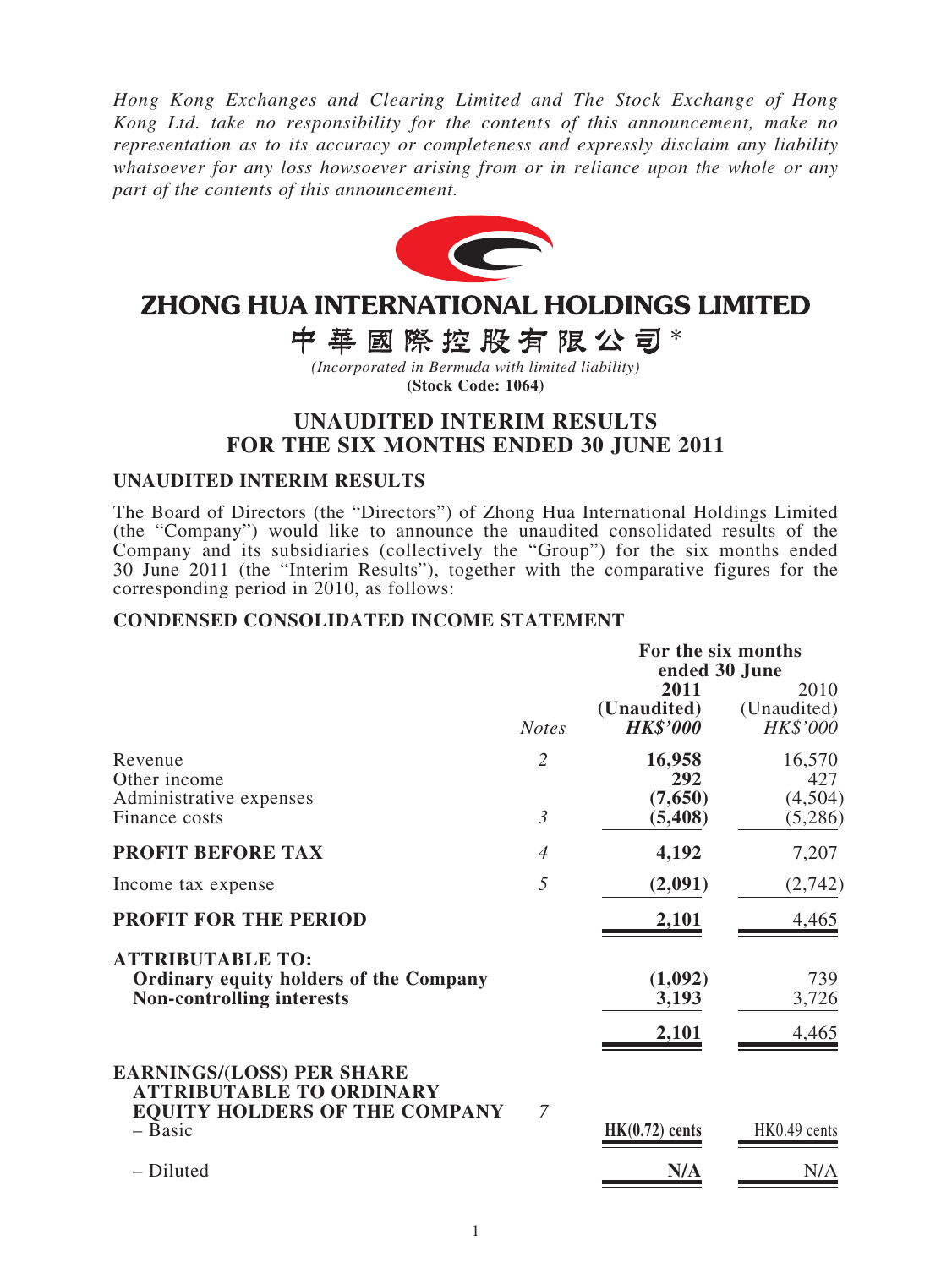## **CONDENSED CONSOLIDATED STATEMENT OF COMPREHENSIVE INCOME**

| For the six months |               |  |
|--------------------|---------------|--|
|                    | ended 30 June |  |
| 2011               | 2010          |  |
| (Unaudited)        | (Unaudited)   |  |
| <b>HK\$'000</b>    | HK\$'000      |  |
| 2,101              | 4,465         |  |
|                    |               |  |
|                    |               |  |
| 39,361             | 17,935        |  |
|                    |               |  |
| 41,462             | 22,400        |  |
|                    |               |  |
|                    | 6,272         |  |
| 29,514             | 16,128        |  |
| 41,462             | 22,400        |  |
|                    | 11,948        |  |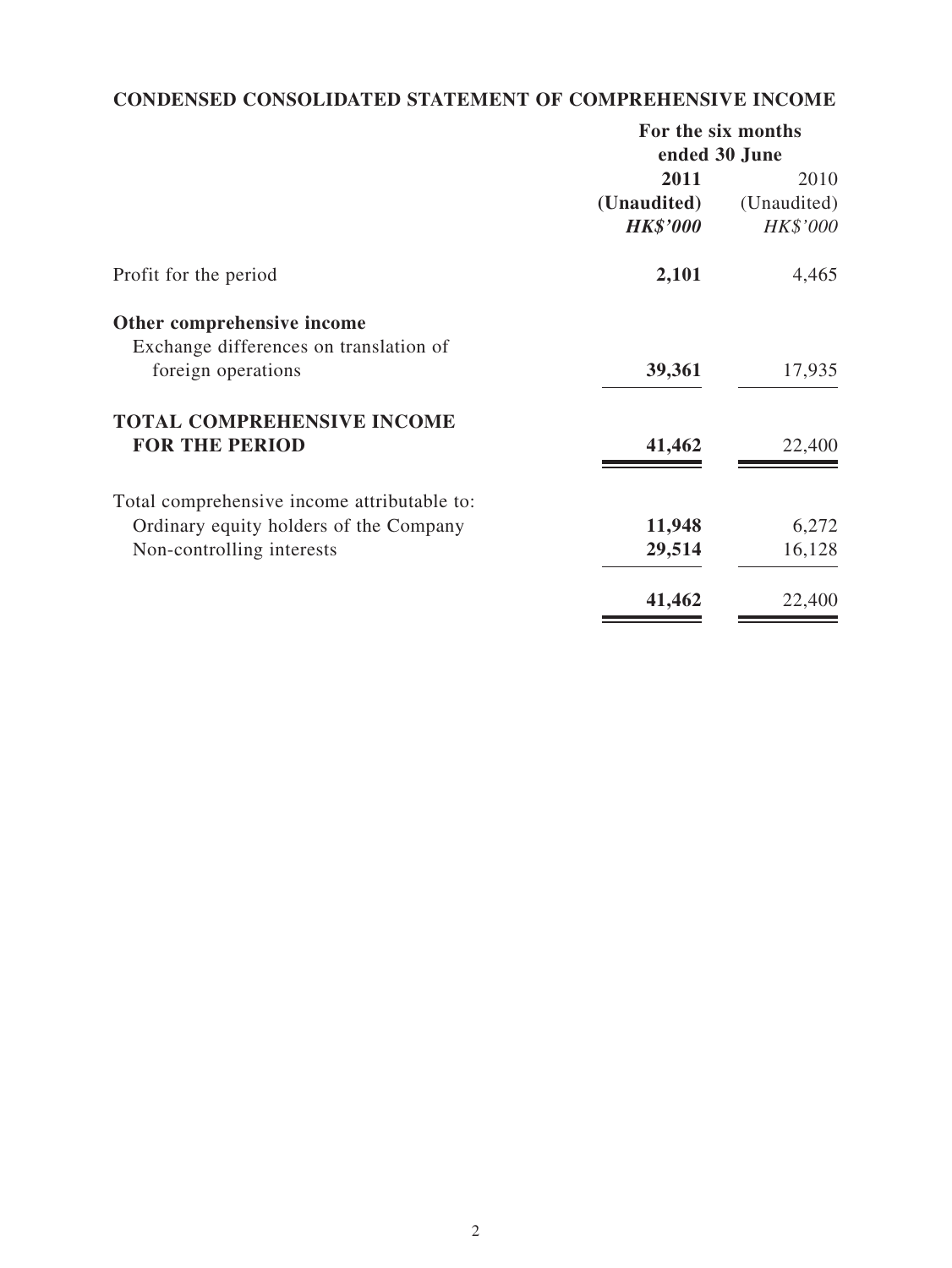## **CONDENSED CONSOLIDATED STATEMENT OF FINANCIAL POSITION**

|                                                                                                                                                                                   | <b>Notes</b> | 30 June<br>2011<br>(Unaudited)<br><b>HK\$'000</b>               | 31 December<br>2010<br>(Audited)<br>HK\$'000                    |
|-----------------------------------------------------------------------------------------------------------------------------------------------------------------------------------|--------------|-----------------------------------------------------------------|-----------------------------------------------------------------|
| <b>NON-CURRENT ASSETS</b><br>Property, plant and equipment<br>Investment properties                                                                                               |              | 8,178<br>3,367,871                                              | 7,759<br>3,311,740                                              |
| Total non-current assets                                                                                                                                                          |              | 3,376,049                                                       | 3,319,499                                                       |
| <b>CURRENT ASSETS</b><br>Properties held for sales<br>Trade receivables<br>Deposits and other receivables<br>Cash and cash equivalents                                            | 8            | 39,709<br>42,141<br>73,018<br>17,842                            | 39,047<br>39,336<br>66,992<br>19,582                            |
| Total current assets                                                                                                                                                              |              | 172,710                                                         | 164,957                                                         |
| <b>CURRENT LIABILITIES</b><br>Trade payables<br>Tax payable<br>Other payables and accruals<br>Interest-bearing bank and other borrowings                                          | 9            | (25,364)<br>(39, 493)<br>(86, 784)<br>(6,698)                   | (24, 941)<br>(36, 803)<br>(82, 528)<br>(6, 474)                 |
| Total current liabilities                                                                                                                                                         |              | (158, 339)                                                      | (150, 746)                                                      |
| <b>NET CURRENT ASSETS</b>                                                                                                                                                         |              | 14,371                                                          | 14,211                                                          |
| <b>TOTAL ASSETS LESS CURRENT</b><br><b>LIABILITIES</b>                                                                                                                            |              | 3,390,420                                                       | 3,333,710                                                       |
| <b>NON-CURRENT LIABILITIES</b><br>Loan from a director<br>Due to a director<br>Long term other payables<br>Interest-bearing bank and other borrowings<br>Deferred tax liabilities |              | (76, 776)<br>(84, 236)<br>(176, 508)<br>(59, 679)<br>(696, 133) | (75, 496)<br>(77, 904)<br>(178, 476)<br>(61, 677)<br>(684, 531) |
| Total non-current liabilities                                                                                                                                                     |              | (1,093,332)                                                     | (1,078,084)                                                     |
| Net assets                                                                                                                                                                        |              | 2,297,088                                                       | 2,255,626                                                       |
| <b>EQUITY</b><br>Equity attributable to equity holders of<br>the Company                                                                                                          |              |                                                                 |                                                                 |
| Issued capital<br>Reserves                                                                                                                                                        |              | 15,140<br>702,037                                               | 15,140<br>690,089                                               |
| Non-controlling interests                                                                                                                                                         |              | 717,177<br>1,579,911                                            | 705,229<br>1,550,397                                            |
| <b>Total equity</b>                                                                                                                                                               |              | 2,297,088                                                       | 2,255,626                                                       |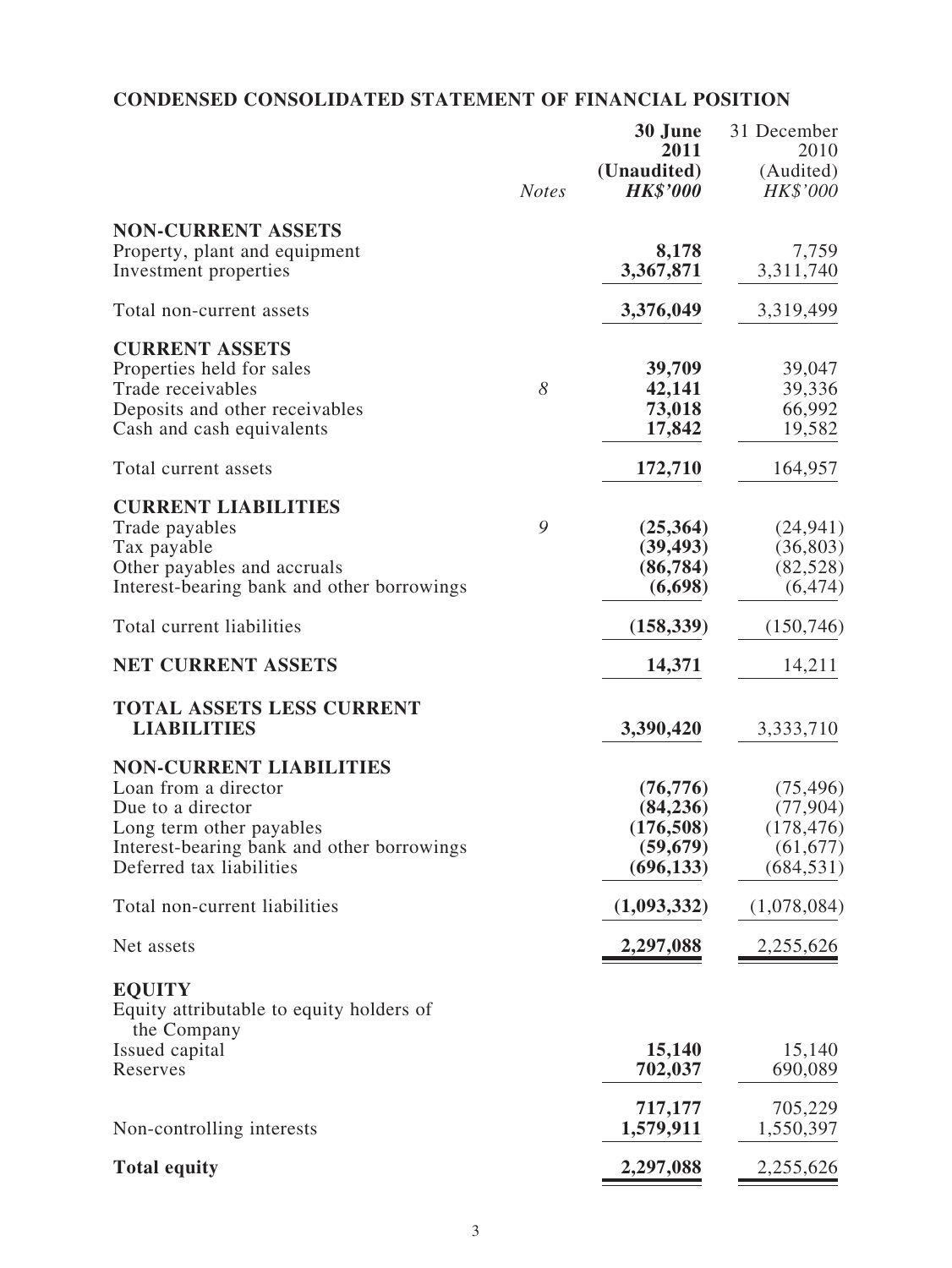*Notes:*

#### **1. BASIS OF PREPARATION AND SIGNIFICANT ACCOUNTING POLICIES**

The condensed consolidated interim financial statements are prepared in accordance with Hong Kong Accounting Standard ("HKAS") 34 "Interim Financial Reporting". The accounting policies and basis of preparation adopted in the preparation of the interim financial statements are the same as those used in the annual financial statements for the year ended 31 December 2010, except in relation to the following new and revised Hong Kong Financial Reporting Standards ("HKFRSs") which also include HKASs and Interpretations, that affect the Group and are mandatory for the accounting period beginning on or after 1 January 2011:

| Amendment to HKFRS 1 First-time Adoption of Hong Kong       |
|-------------------------------------------------------------|
| Financial Reporting Standards - Limited Exemption from      |
| Comparative HKFRS 7 Disclosures for First-time Adopters     |
| <b>Related Party Disclosures</b>                            |
| Amendment to HKAS 32 Financial Instruments: Presentation    |
| - Classification of Rights Issues                           |
| Amendments to HK(IFRIC)-Int 14 Prepayments of a Minimum     |
| <b>Funding Requirement</b>                                  |
| Extinguishing Financial Liabilities with Equity Instruments |
|                                                             |

Apart from the above, the Hong Kong Institute of Certified Public Accountants ("HKICPA") has issued *Improvements to HKFRSs 2010* which sets out amendments to a number of HKFRSs primarily with a view to removing inconsistencies and clarifying wording. The amendments to HKFRS 3 and HKAS 27 are effective for annual periods beginning on or after 1 July 2010, whereas the amendments to HKFRS 1, HKFRS 7, HKAS 1, HKAS 34 and HK(IFRIC)-Int 13 are effect for annual periods beginning on or after 1 January 2011 although there are separate transitional provisions for each standard.

The adoption of these new and revised HKFRSs had no material effect on how the results and financial position for the current or prior accounting periods have been prepared and presented. Accordingly, no prior period adjustment has been required.

The Group has not applied the following new and revised HKFRSs, that have ben issued but are not yet effective, in these interim financial statements.

| HKAS 1 (Revised) Presentation of Financial Statements <sup>3</sup> |
|--------------------------------------------------------------------|
| Amendments to HKFRS 1 First-time Adoption of Hong Kong             |
| Financial Reporting Standards – Severe 'Hyperinflation and         |
| Removal of Fixed Dates for First-time Adoptors <sup>1</sup>        |
| Amendments to HKFRS 7 Financial Instruments: Disclosures           |
| $- Transfers of Financial Assets1$                                 |
| Financial Instruments <sup>4</sup>                                 |
| Consolidated Financial Statements <sup>4</sup>                     |
| Joint Arrangements <sup>4</sup>                                    |
| Amendments to HKFRS 12 Income Taxes – Deferred Tax:                |
| Recovery of Underlying Assets <sup>2</sup>                         |
|                                                                    |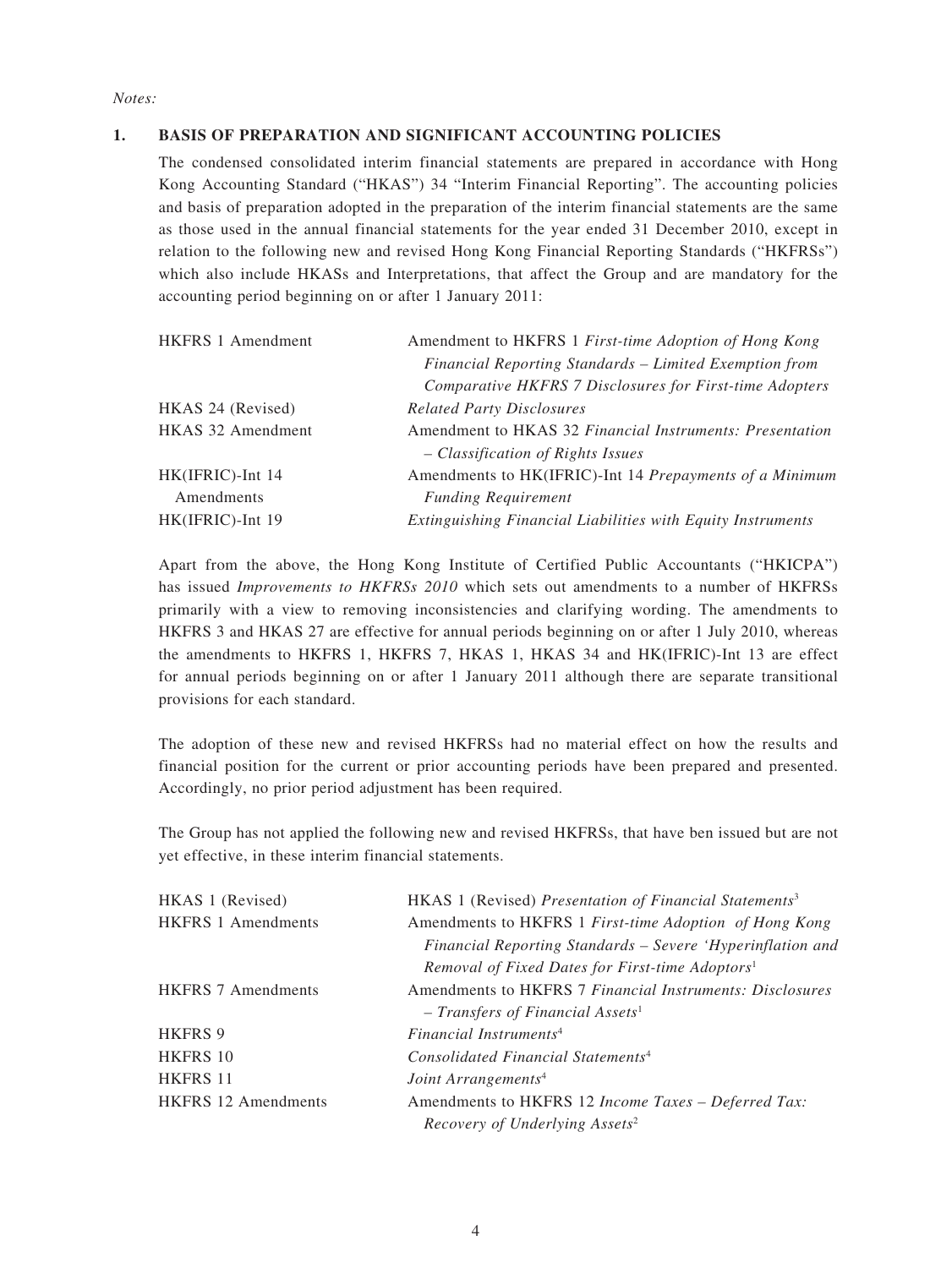| HKFRS 12          | Disclosure of Interests in Other Entities <sup>4</sup>      |
|-------------------|-------------------------------------------------------------|
| HKFRS 13          | Fair Value Measurement <sup>4</sup>                         |
| HKAS 19 (2011)    | <i>Employee Benefits<sup>4</sup></i>                        |
| HKAS 27 (2011)    | Separate Financial Statements <sup>4</sup>                  |
| HKAS 28 (2011)    | Investments in Associate and Joint Ventures <sup>4</sup>    |
| HKAS 31           | Interests in Joint Venture <sup>4</sup>                     |
| $HK(SIC)$ -Int 12 | $Consolidation - Special Purpose Entities4$                 |
| $HK(SIC)$ -Int 13 | Jointly Controlled Entities - Non-Monetary Contributions by |
|                   | Venturers <sup>4</sup>                                      |

- 1 Effective for annual periods beginning on or after 1 July 2011
- 2 Effective for annual periods beginning on or after 1 January 2012
- 3 Effective for annual periods beginning on or after 1 July 2012
- 4 Effective for annual periods beginning on or after 1 January 2013

#### **2. OPERATING SEGMENT INFORMATION**

For management purposes, the Group is organised into business units based on their services and two reportable operating segments as follows:

- (a) the property investment segment, which invests in properties located in the Mainland of the People's Republic of China ("Mainland China") for rental income potential; and
- (b) the corporate and other segment, which provides management services to group companies.

The accounting policies of the operating segments are the same as those described in the Group's financial statements for the year ended 31 December 2010.

No geographical segment information is presented as over 90% of the Group's revenue is derived from customers based in Mainland China.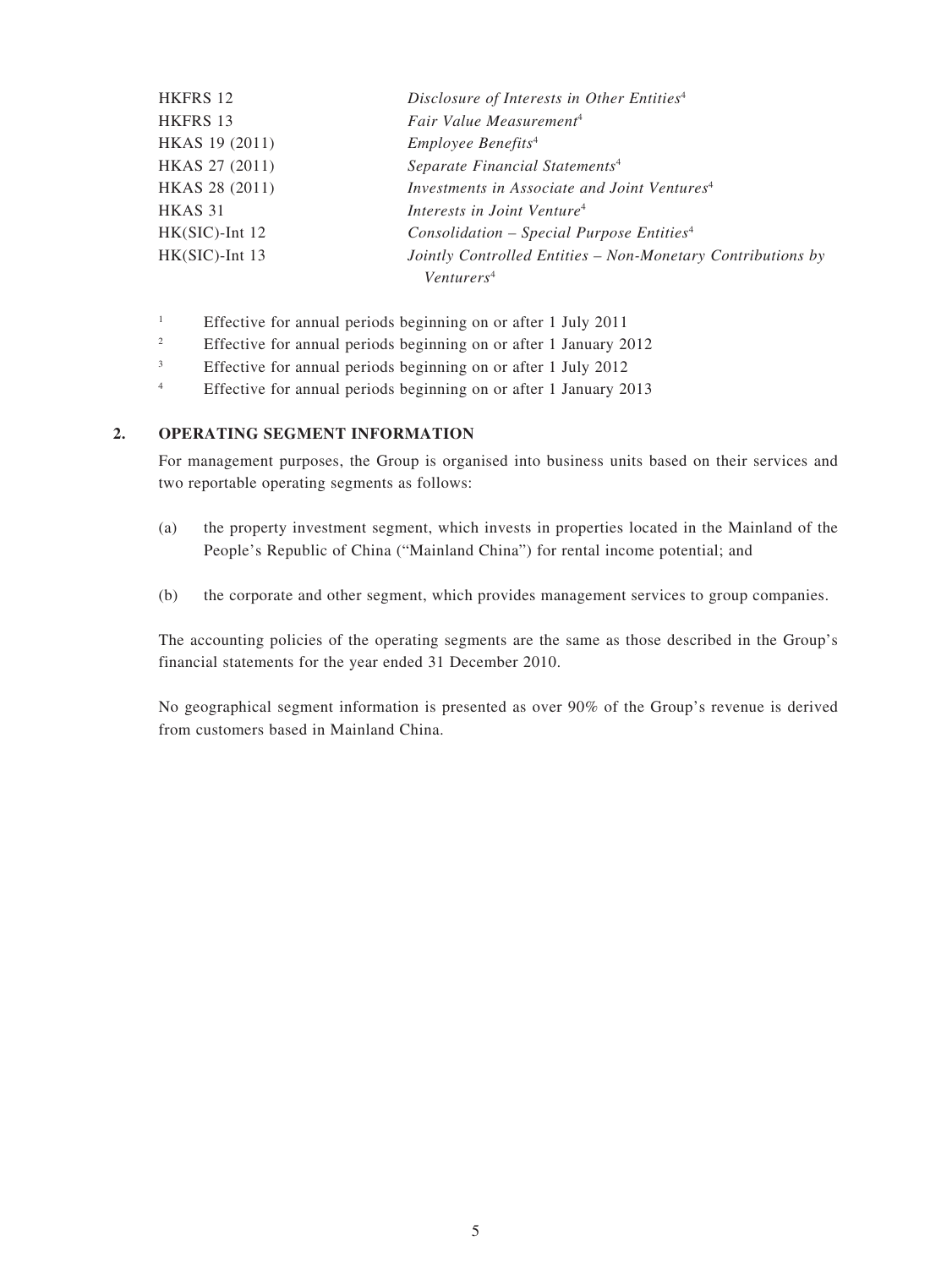The following table presents revenue and results information for the Group's operating segments:

#### **For the six months ended 30 June**

|                                |                 | <b>Property investment</b> |                 | Corporate and others | <b>Total</b>    |             |
|--------------------------------|-----------------|----------------------------|-----------------|----------------------|-----------------|-------------|
|                                | 2011            | 2010                       | 2011            | 2010                 | 2011            | 2010        |
|                                | (Unaudited)     | (Unaudited)                | (Unaudited)     | (Unaudited)          | (Unaudited)     | (Unaudited) |
|                                | <b>HK\$'000</b> | HK\$'000                   | <b>HK\$'000</b> | HK\$'000             | <b>HK\$'000</b> | HK\$'000    |
| <b>Segment revenue:</b>        |                 |                            |                 |                      |                 |             |
| Sales to external<br>customers | 16,958          | 16,570                     |                 |                      | 16,958          | 16,570      |
| Segment results                | 13,467          | 15,800                     | (4,159)         | (3,734)              | 9,308           | 12,066      |
| Other income                   |                 |                            |                 |                      | 292             | 427         |
| Finance costs                  |                 |                            |                 |                      | (5, 408)        | (5,286)     |
| Profit before tax              |                 |                            |                 |                      | 4,192           | 7,207       |
| Income tax expense             |                 |                            |                 |                      | (2,091)         | (2, 742)    |
| Profit for the period          |                 |                            |                 |                      | 2,101           | 4,465       |

#### **Information about major customers**

For the six months ended 30 June 2011 (the "Period"), aggregate revenue from four customers (2010: three) with each of whom transactions had exceeded 10% of the Group's total revenue amounted to approximately HK\$16,958,000 (2010: HK\$16,245,000).

#### **3. FINANCE COSTS**

|                      | For the six months |                     |  |  |
|----------------------|--------------------|---------------------|--|--|
|                      | ended 30 June      |                     |  |  |
|                      | 2011               | 2010<br>(Unaudited) |  |  |
|                      | (Unaudited)        |                     |  |  |
|                      | <b>HK\$'000</b>    | HK\$'000            |  |  |
| Interest on:         |                    |                     |  |  |
| Bank loans           | 2,417              | 2,380               |  |  |
| Finance lease        | 14                 | 27                  |  |  |
| Loan from a director | 2,977              | 2,852               |  |  |
| Other loan           |                    | 27                  |  |  |
|                      | 5,408              | 5,286               |  |  |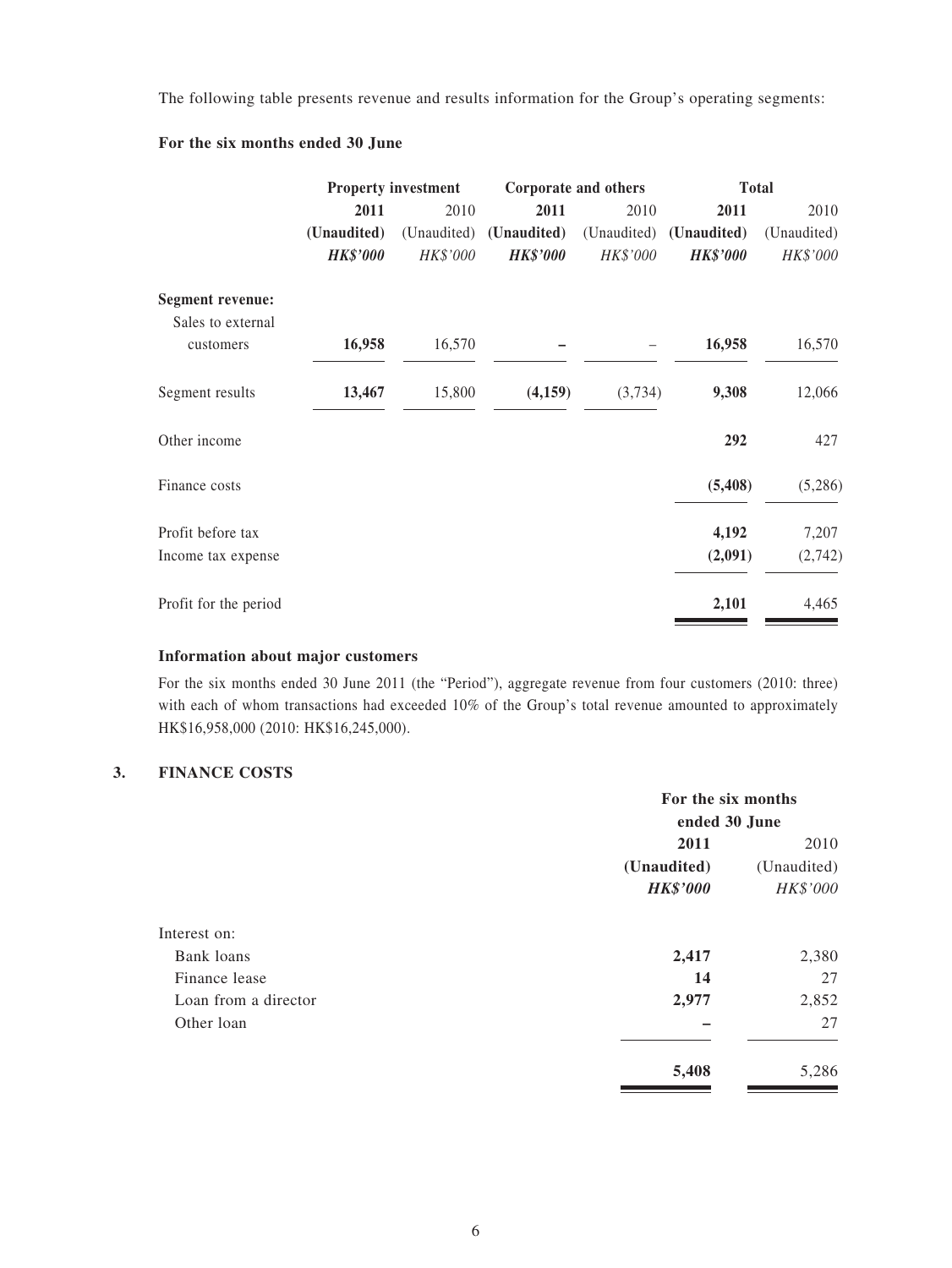#### **4. PROFIT BEFORE TAX**

The Group's profit before tax is arrived at after charging/(crediting):

| For the six months<br>ended 30 June |           |  |
|-------------------------------------|-----------|--|
| 2011                                |           |  |
| (Unaudited)<br>(Unaudited)          |           |  |
| <b>HK\$'000</b>                     | HK\$'000  |  |
| 589                                 | 518       |  |
| (15)                                | (91)      |  |
| (16,958)                            | (16, 570) |  |
|                                     |           |  |

#### **5. INCOME TAX EXPENSE**

|                           |                 | For the six months |  |  |
|---------------------------|-----------------|--------------------|--|--|
|                           |                 | ended 30 June      |  |  |
|                           | 2011            | 2010               |  |  |
|                           | (Unaudited)     | (Unaudited)        |  |  |
|                           | <b>HK\$'000</b> | HK\$'000           |  |  |
| Provision for the period: |                 |                    |  |  |
| Elsewhere                 | 2,091           | 2,742              |  |  |
|                           |                 |                    |  |  |

No provision for Hong Kong profits tax had been made as the Group did not generate any taxable profits in Hong Kong during the Period (2010: Nil).

Taxes on profits assessable elsewhere have been calculated at the rates of tax prevailing in the countries in which the Group operates, based on existing legislation, interpretations and practices in respect thereof. The subsidiaries established in Mainland China are subject to income taxes at the rate of 25% (2010: 25%).

#### **6. INTERIM DIVIDEND**

The Directors do not recommend the payment of an interim dividend for the Period (2010: Nil).

#### **7. EARNINGS/(LOSS) PER SHARE ATTRIBUTABLE TO ORDINARY EQUITY HOLDERS OF THE COMPANY**

The calculation of basic earnings/(loss) per share for the Period is based on the loss attributable to ordinary equity holders of the Company of HK\$1,092,000 (2010: earnings of HK\$739,000) and the weighted average number of 151,404,130 (2010: 151,404,130) ordinary shares in issue during the Period.

Diluted loss per share for the Period had not been disclosed as there were no share options outstanding during the Period. Diluted loss per share for the six months ended 30 June 2010 had not been disclosed as the share options outstanding had no diluting effect on the basic earning per share.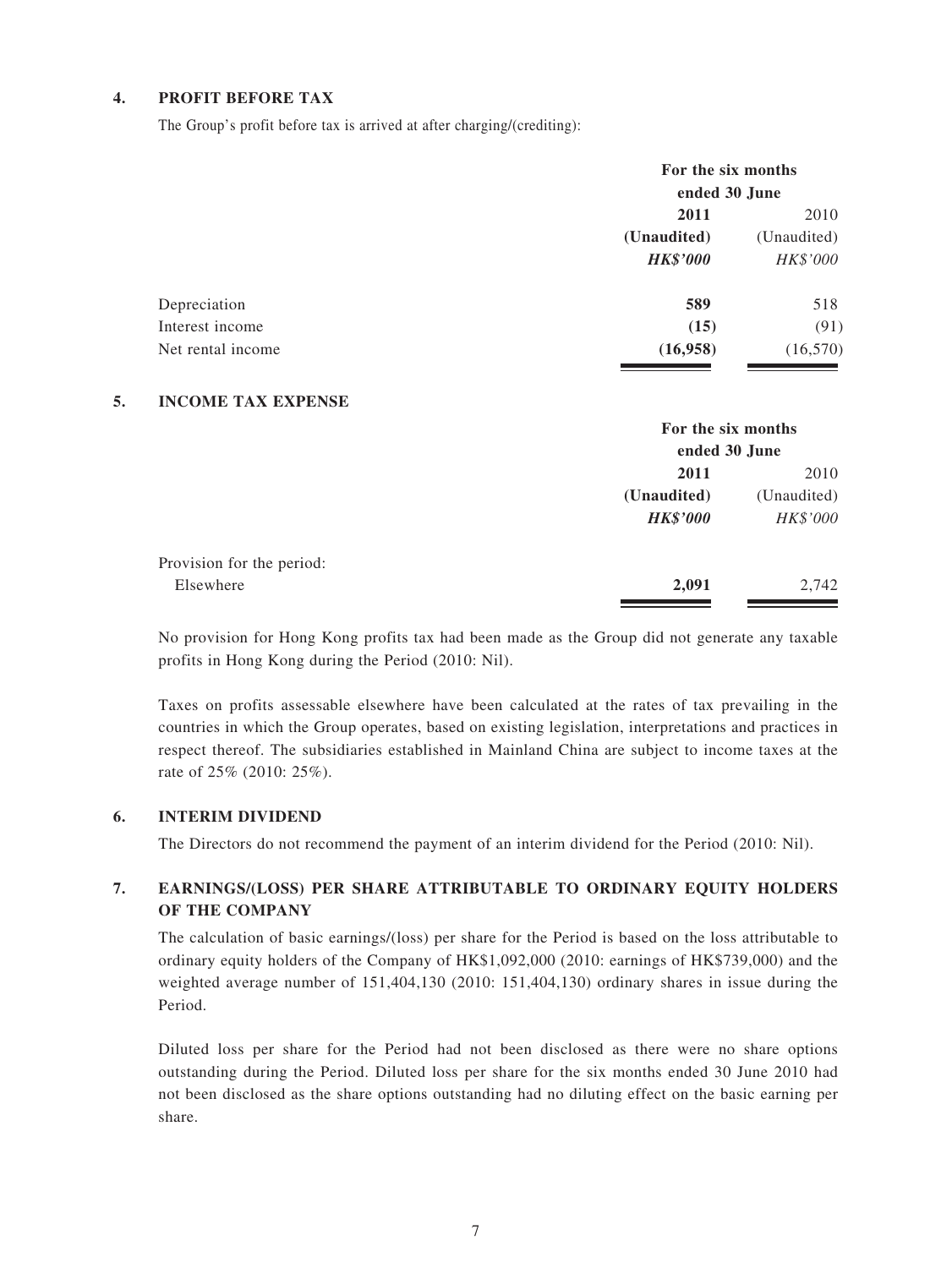#### **8. TRADE RECEIVABLES**

An aged analysis of the Group's trade receivables at the end of the reporting period is as follows:

|                                      | 30 June 2011<br>(Unaudited) |            | 31 December 2010<br>(Audited) |      |
|--------------------------------------|-----------------------------|------------|-------------------------------|------|
|                                      | <b>HK\$'000</b>             | $\%$       | HK\$'000                      | $\%$ |
| Within 6 months                      | 13,711                      | 33         | 8,872                         | 22   |
| More than 6 months but within 1 year | 4,163                       | 10         | 3,540                         | 9    |
| More than 1 year but within 2 years  |                             |            | 3,062                         | 8    |
| More than 2 years                    | 24,267                      | 57         | 23,862                        | 61   |
|                                      | 42,141                      | <b>100</b> | 39,336                        | 100  |

The Group generally grants a credit term of 3 months to 12 months to its customers.

The age of the Group's trade receivables is based on the date of recognition of turnover and the due date of instalments as stipulated in the sales contracts.

An amount of HK\$24,267,000 (2010: HK\$23,862,000) included in the total trade receivables of the Group are attributable to properties sold in prior years.

#### **9. TRADE PAYABLES**

An aged analysis of the Group's trade payables at the end of the reporting period is as follows:

|                  | 30 June 2011<br>(Unaudited) |            | 31 December 2010 |           |
|------------------|-----------------------------|------------|------------------|-----------|
|                  |                             |            |                  | (Audited) |
|                  | <b>HK\$'000</b>             | $\%$       | <i>HK\$'000</i>  | $\%$      |
| More than 1 year | 25,364                      | <b>100</b> | 24,941           | 100       |

The age of the Group's trade payables is based on the date of the goods received or services rendered.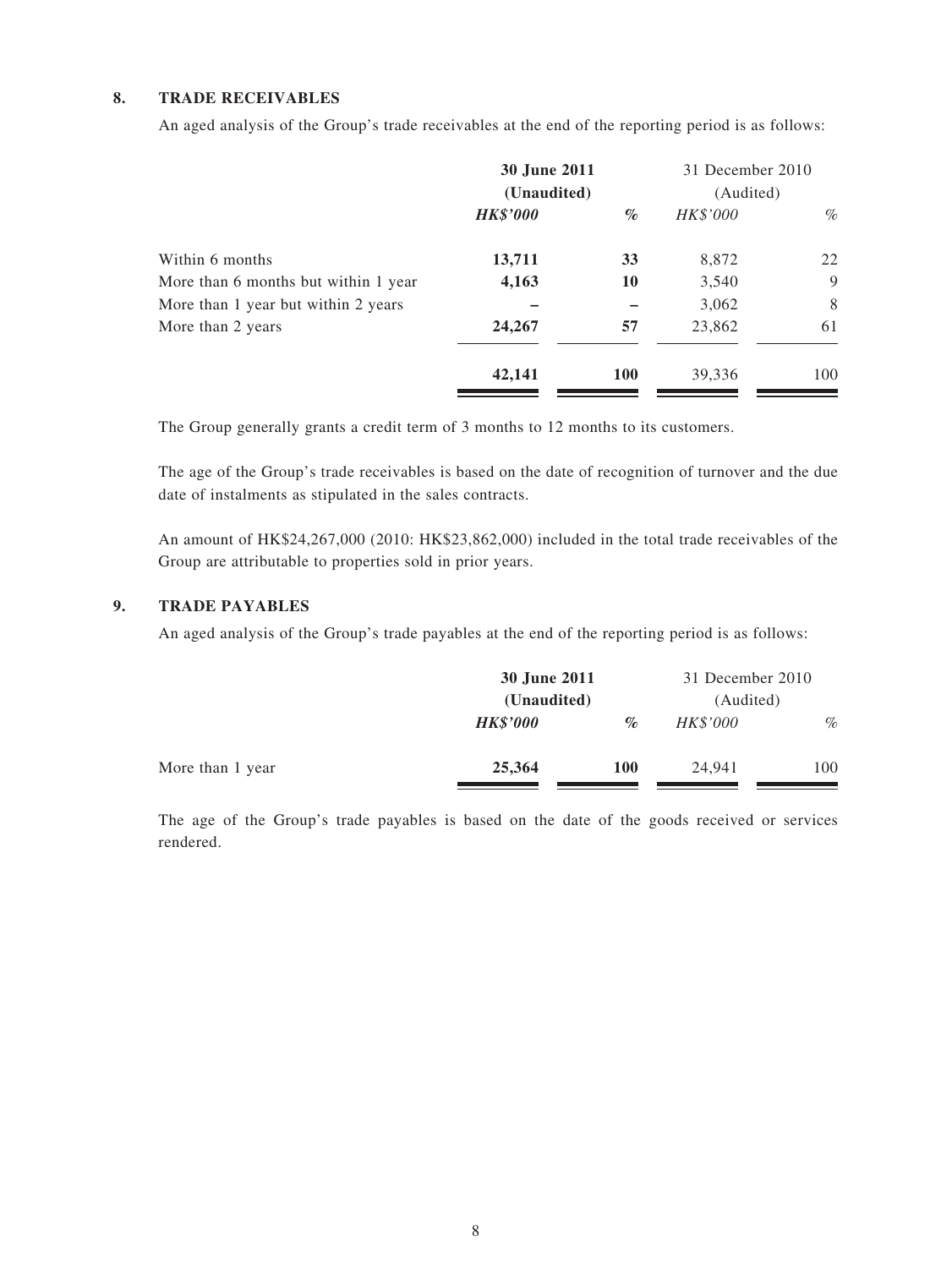### **REVIEW OF RESULTS**

The Group's consolidated turnover for the Period was HK\$16.96 million, which is almost the same level compared with the same period last year (30 June 2010: HK\$16.57 million). The Group's profit for the Period was HK\$2.10 million (30 June 2010: profit of HK\$4.47 million), which was mainly attributable to the increase in administrative expenses from HK\$4.50 million to HK\$7.65 million during the Period. The Group's loss attributable to equity shareholders was HK\$1.09 million for the Period (30 June 2010: profit of HK\$0.74 million).

#### **BUSINESS REVIEW**

The Company is an investment holding Company. Its subsidiaries are principally engaged in property investment and development in Mainland China and has two property interests, one in Chongqing (重慶市) and the other in Guangzhou (廣州市).

Guang Yu Square (港渝廣場), a 16-storey plus a basement commercial building, is situated at the most prime commercial area at Chaotianmen (朝天門), Yuzhong District (渝中區), Chongqing (重慶市). Chaotianmen is one of the major clothing wholesale points in Chongqing while Guang Yu Square is the most popular clothing and footwear wholesale centre in the region. The Group has 100% interest in 7 floors of and 60% interest in the basement of Guang Yu Square with a total gross floor area of approximately 26,500 sq.m. and all of them are almost fully let. The Group is contemplating plan for repurchases of two additional floors which were sold to individual occupiers some years ago.

The property interest in Guangzhou (廣州市) is situated at the most prime commercial area in Yuexiu District (越秀區) with a total site area of approximately 22,800 sq.m. It is planned that the development site will be developed into a versatile grade A commercial building complex with wholesale and exhibition hall facilities having a total gross floor area of approximately 234,000 sq.m. and with an objective to be the landmark of the Yuexiu District. The development site is comprised of three contiguous land parcels located at the east of Jiefang Road South (解放南路), to the south of Daxin Road (大新路), to the north of Yede Road (一德路) and to the west of Xieen Road (謝恩里), Yuexiu District and is wholly owned by Guangzhou Zheng Da Real Estate Development Company Limited (廣州市正大房地產開發有限公司) ("Guangzhou Zheng Da") which in turn Zheng Da Real Estate Development Co, Ltd. ("Zheng Da") (a Hong Kong incorporated private company controlled by the Company's largest single shareholder and its associates) has 100% interest.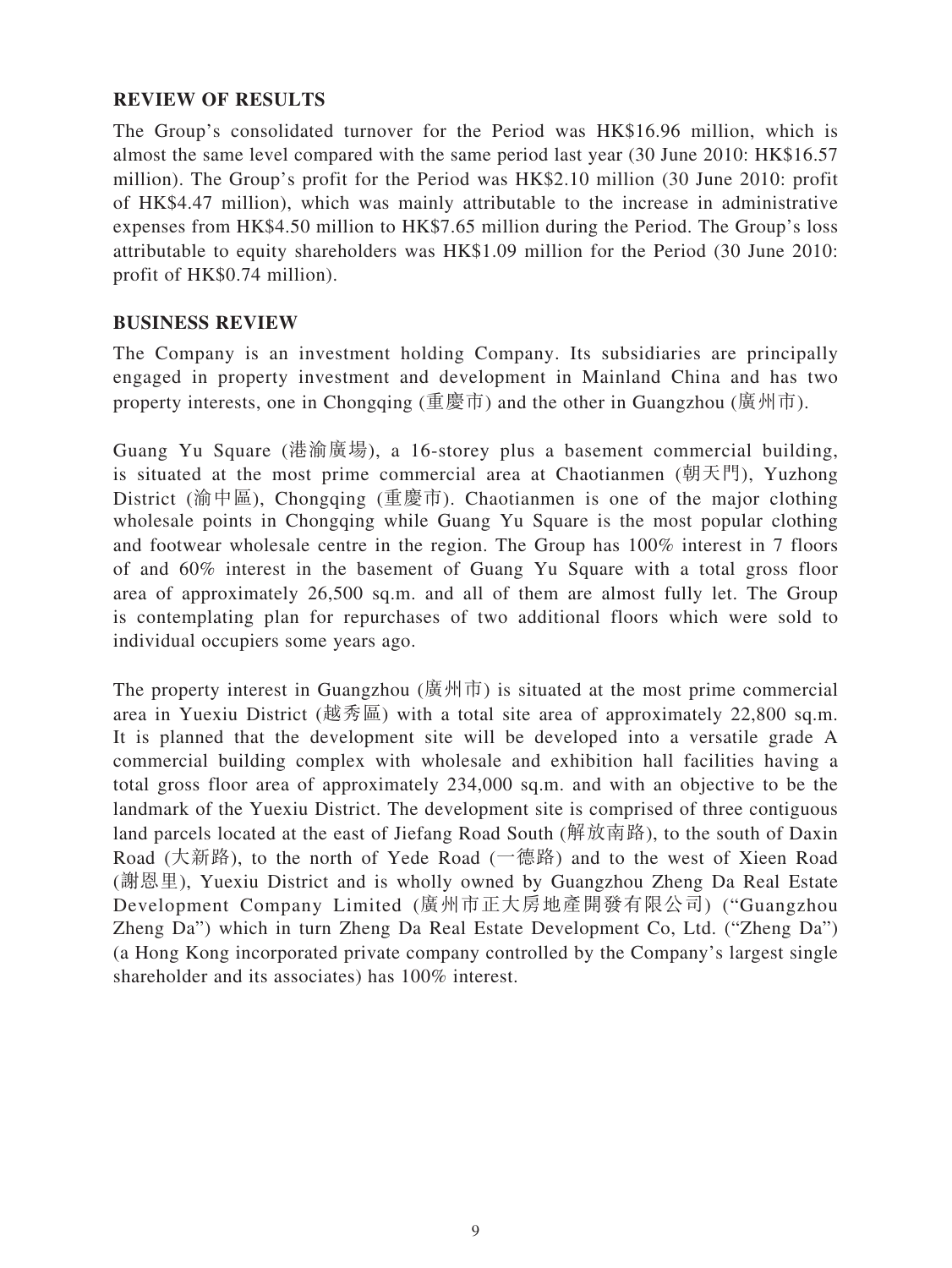Guangzhou Zheng Da was set up as a Sino-foreign joint venture by Zheng Da as the foreign partner and a third party as the Sino partner in Guangzhou in December 1993. Since its formation the Sino partner has not provided any capital or management support to Guangzhou Zheng Da to a material extent. Pursuant to the terms of the Enforcement Rules of the Joint Venture Agreement (合作合同實施細則) (the "Enforcement Rules") executed in 1994, the Sino partner agreed to surrender its entire interest in Guangzhou Zheng Da except those benefits specified in the Enforcement Rules and therefore Zheng Da assumed 100% interest in Guangzhou Zheng Da.

The Group acquired an 25% indirect interest in Zheng Da in December 2007 while the remaining 75% interest to be completed by the Group not later than 30 June 2012 at an aggregate consideration of RMB1,361,100,000 (approximately HK\$1,546,705,000. Details of the intended acquisition, including terms and conditions, consideration and settlement mechanism, and their amendments thereafter were disclosed in the Company's circular dated 26 November 2007 and the Company's announcements dated 31 March 2009, 29 June 2009, 17 December 2009, 22 June 2010 and 24 June 2011 (primarily refers to the deferment of the long stop date for completion of the acquisition from 31 March 2009 to 30 June 2012).

The development project was initially planned to be completed within a period of 15 years but its progress was interrupted by the modifications of municipal planning from time to time in the past years. Pursuant to the terms of the relevant joint venture agreement, the joint venture period of Guangzhou Zheng Da is from 31 December 1993 to 31 December 2008 and can be further extended at the request of either foreign or Sino partner upon maturity. In December 2008, both Guangzhou Zheng Da and its foreign partner, Zheng Da, agreed to extend the joint venture period by 15 years with effect from 1 January 2009 but its Sino partner withheld its consent to such extension. As such, Guangzhou Zheng Da filed a petition at the Yuexiu District People's Court (越秀區人民法院) in late December 2008 demanding for disqualification of the Sino partnership of the subject joint venture. Judgment was obtained in July 2009 with rulings endorsing the forfeiture of the partnership qualification and legal entitlements of the Sino partner in the joint venture. The Sino partner then filed an appeal petition (the "Appeal") at the Guangzhou Municipal Middle People's Court (廣州市中級人民法院) in August 2009 and an hearing was made in October 2009. Both Guangzhou Zheng Da and Zheng Da have not yet received any notice of judgement or written judgment in respect of the Appeal from the relevant authority to-date. Details of the developments of the Appeal were disclosed in the Company's announcement dated 23 March 2011 and Company's 2010 annual report.

Pending for re-developing into a commercial complex, the development site is presently comprised of a 2-storey non-permanent commercial podium and a car park for loading and offloading inventory. With a history of over one century for footwear business in the area surrounding the development site, the commercial podium is the most popular footwear wholesale centre in Guangzhou.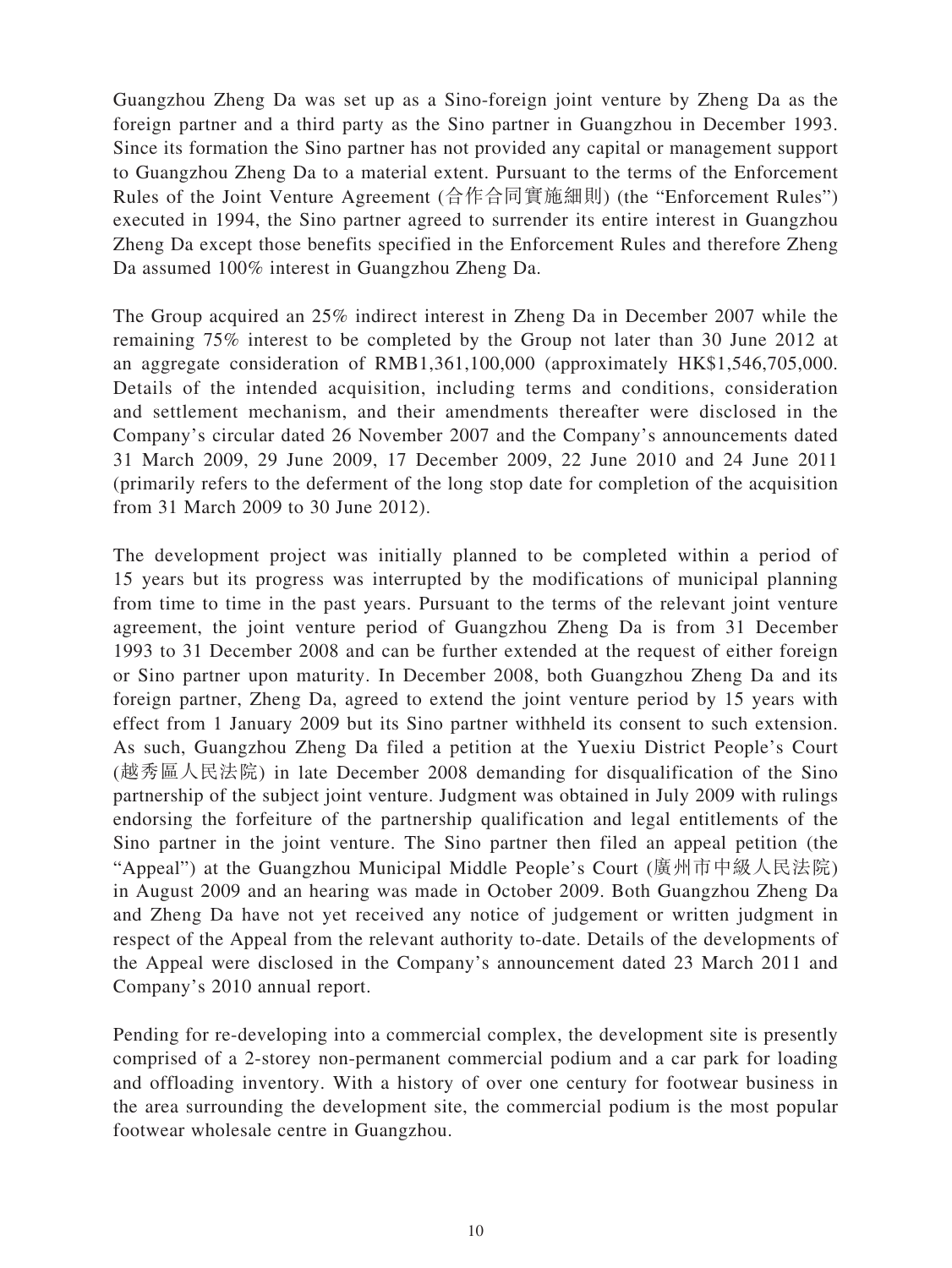### **FINANCIAL REVIEW**

### **Liquidity and financial resources**

The Group generally financed its businesses with internally generated cash flows and banking facilities during the Period. Cash and bank balances of the Group as at 30 June 2011 amounted to HK\$17.84 million (31 December 2010: HK\$19.58 million). As at 30 June 2011 and 31 December 2010, there were no pledged deposits.

As at 30 June 2011, the Group had outstanding borrowings of approximately HK\$227.16 million (31 December 2010: HK\$227.65 million) comprising interest-bearing bank loans amounted to HK\$65.61 million (31 December 2010: HK\$67.82 million), certain long term other payables amounted to HK\$84 million (31 December 2010: HK\$84 million), finance lease payable amounted to HK\$0.77 million (31 December 2010: HK\$0.33 million), and loan from a director amounted to HK\$76.78 million (31 December 2010: HK\$75.50 million). Of the Group's interest-bearing bank loans, 10%, 11%, 46% and 33% respectively were repayable within one year or on demand, in the second year, in the third to fifth years, inclusive and beyond five years.

As at 30 June 2011, the secured bank loans of HK\$65.61 million (31 December 2010: HK\$67.82 million) and the finance lease payables of HK\$0.77 million (31 December 2010: HK\$0.33 million) of the Group bore interest at floating interest rate and fixed interest rate, respectively. The secured bank loan of HK\$17.26 million (31 December 2010: HK\$18.39 million) and finance lease payables of the Group are denominated in Hong Kong dollars. HK\$48.35 million (31 December 2010: HK\$49.43 million) of the secured bank loans are denominated in Renminbi.

The Group's gearing ratio as at 30 June 2011 was 0.04 (31 December 2010: 0.04), calculated based on the Group's interest-bearing bank and other borrowings and loan from a director of HK\$143.16 million (31 December 2010: HK\$143.65 million) over total assets of HK\$3,548.76 million (31 December 2010: HK\$3,484.46 million). The Group's gearing was maintained at a relatively low level during the Period.

#### **Currency structure**

The Group had limited exposure to foreign exchange rate fluctuations as most of its transactions, including borrowings, were mainly conducted in Hong Kong dollars or Renminbi and the exchange rates of these currencies were relatively stable throughout the Period.

### **Pledge of assets**

The Group had utilized bank loan facilities amounting to approximately HK\$65.61 million (31 December 2010: HK\$67.82 million) as at 30 June 2011. The loans were charged by the Group's investment properties and corporate guarantee executed by the Company.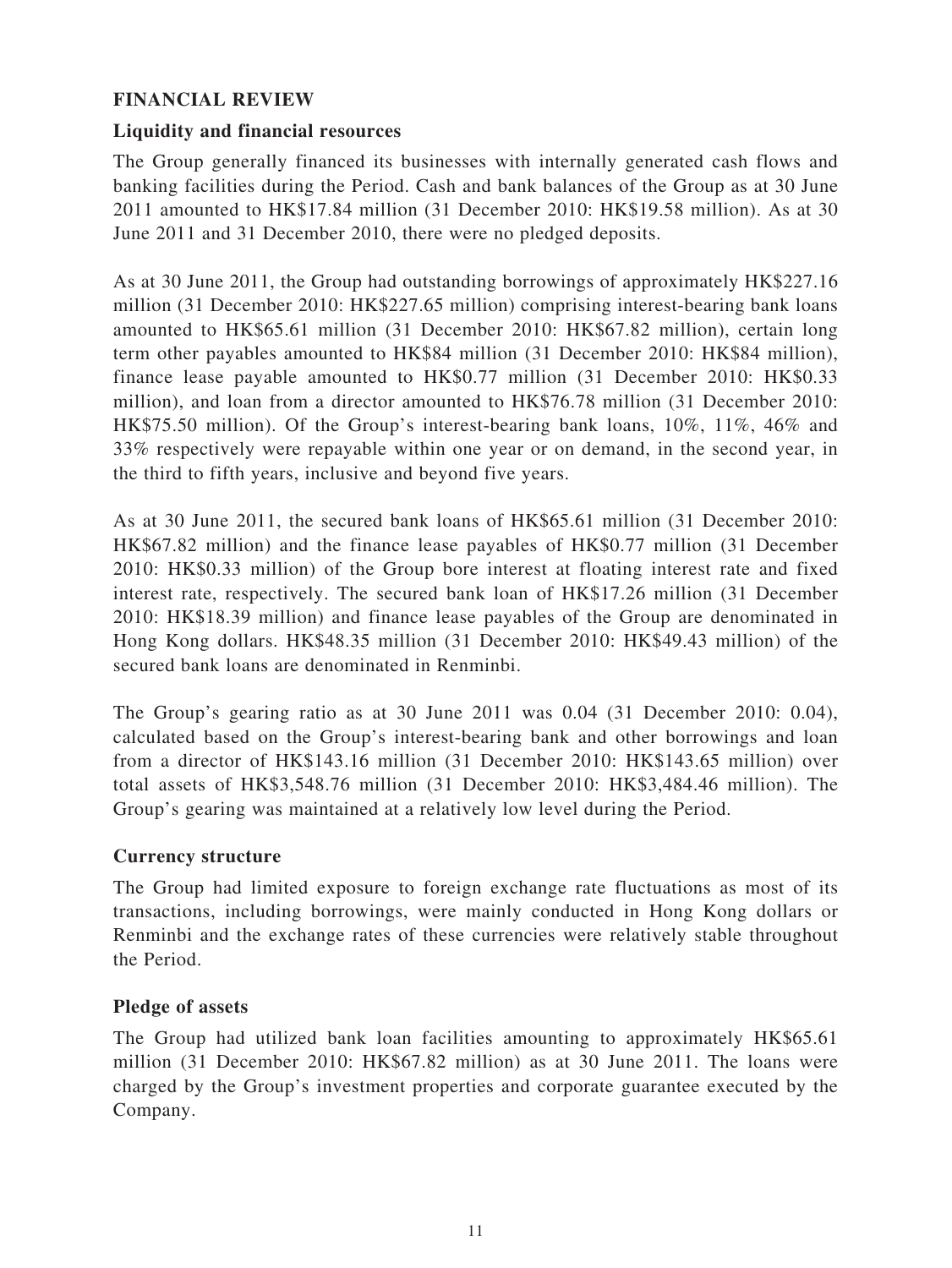### **Contingent liabilities**

As at 30 June 2011, guarantees given for mortgage loans granted by banks to certain purchasers of the Group's properties amounted to HK\$0.14 million (31 December 2010: HK\$0.14 million).

### **EMPLOYEES AND REMUNERATION POLICY**

The total staff cost for the Period was HK\$1.52 million. The Group employed about 24 full time staff in Hong Kong, Chongqing and Guangzhou as at 30 June 2011. Employees are remunerated according to the nature of their job and market trend, with built-in merit components incorporated in the annual increment to reward and motivate individual performance. In Chongqing and Guangzhou, the Group provided staff welfare and bonuses to its employees in accordance with the prevailing labour law. In Hong Kong, other staff benefits included medical schemes, Mandatory Provident Fund Schemes and employee share option scheme.

#### **PROSPECTS**

Despite the State Council is taking stricter measures to cool down the booming property market in most cities, the Group remains optimistic in the development potential and prospects of the property market in Mainland China in the medium to long term spectrum. The Group also considers that the location spread of its investment property projects in Chongqing, the capital city of the western China, and Guangzhou, the capital city of the southern China, may, to a better extent, diversify the business risks of different economic magnitude of the two regions. As such, the investment properties in Chongqing and Guangzhou, on a consolidated basis, generated about 40% and 60% of the Group's total revenue respectively during the Period.

The Group expects that the investment potential of the Guang Yu Square (港渝廣場) will be further improved in the medium term, as the Chongqing Municipal Government is prepared to undergo a major urban re-development (城市改造工程) at Chaotinanmen  $(\nexists \mathbb{R}, \mathbb{R})$  in the coming years so that most old and poor managed buildings surrounding the Guang Yu Square will be demolished. To couple with this major urban redevelopment, the Group intends to refurbish the Guang Yu Square to upgrade its facilities and exterior design.

The development project in the Yuexiu District (越秀區), Guangzhou (廣州市) was intended to be completed in 2013 but the construction schedule is deferred pending the outcome of rulings of the Appeal. Meantime, the non-permanent commercial podium at the development site continues to operate as a footwear wholesale centre and to contribute 60% of the Group's total revenue.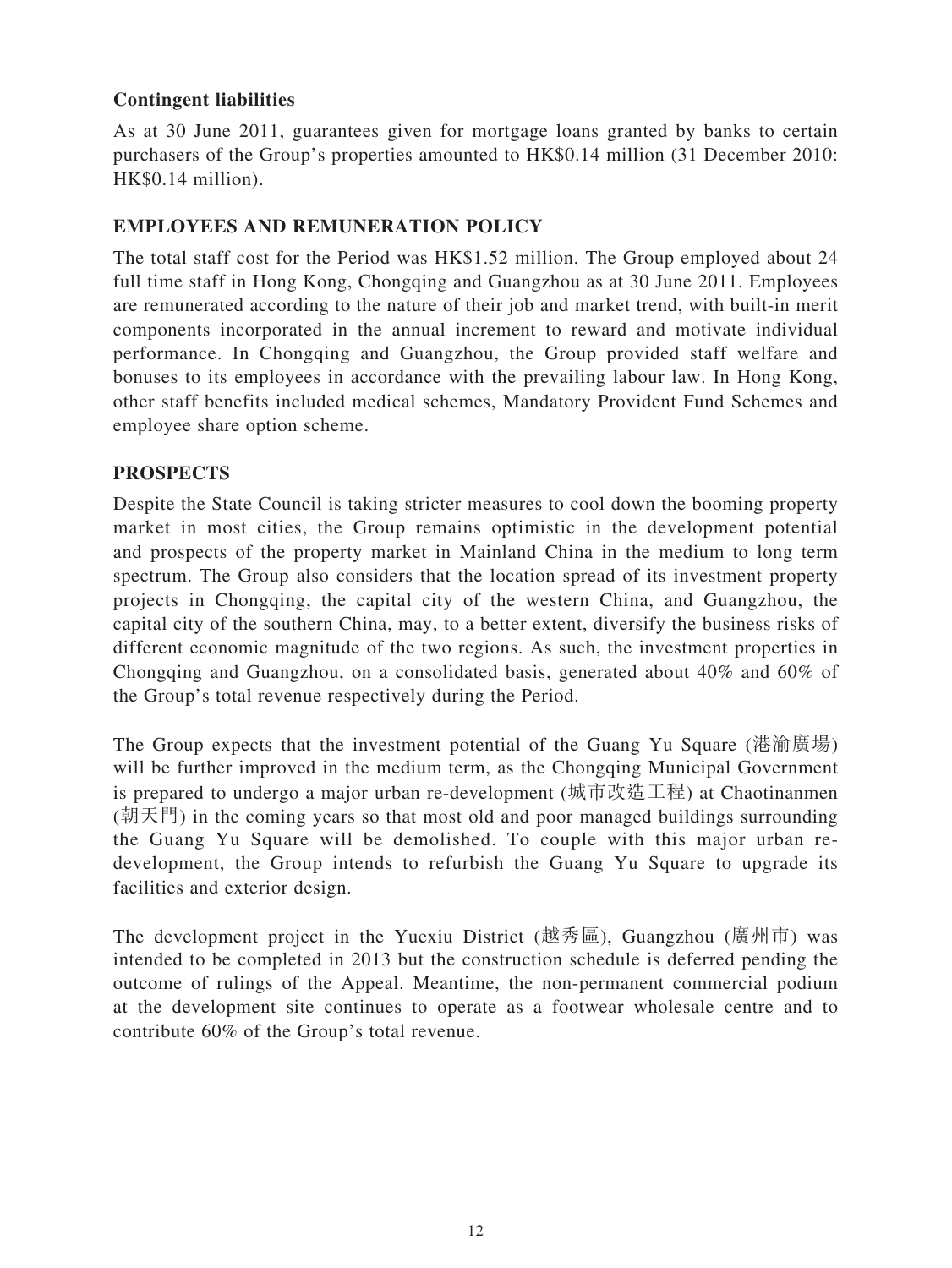Amid the surge of inflationary pressures around the world to which both Mainland China and Hong Kong cannot be immune, it is anticipated that most responsible governments will impose measures to tighten money supply and combat speculative economic activities in 2011. The recent financial crisis in Europe and the United States further cast volatility and uncertainty to the global economy, particularly in the areas of commodities and consumable goods.

In light of the above, the Directors have been taking a cautious approach in its property development projects on hand and re-mapping its business directions for the coming three years. Given high land costs, high commodity prices, implementation of stringent administrative measures and tools for cooling down overheated economic growth in Mainland China, the Directors are of the view that the Group should diversify its businesses. It is foreseen that the engagement in renewable energy and related industries will be a new business model all over the world in the forthcoming years.

The anticipated rapid surge of both inflation and interest rates in Mainland China may not hit the Group's financial position to a material extent given its strong asset backing and low gearing ratio. Instead, the Group may further lever on these advantages to explore new business opportunities in 2011 and 2012. In particular, the Directors will strengthen its management expertise and redeploy the Group's resources for meeting these new challenges.

Looking ahead, the Directors are confident and optimistic about the Group's future prospects.

### **CODE ON CORPORATE GOVERNANCE PRACTICE**

In the opinion of the Directors, the Company complied with the Code on Corporate Governance Practice (the "Code") as set out in Appendix 14 of the Listing Rules throughout the Period, except for the following deviation:

### **Code Provision A.4.2**

The second part of Code A.4.2 stipulates that every director, including those appointed for a specific term, should be subject to retirement by rotation at least once every three years.

The Managing Director of the Company, though without a specific term, had retired and voluntarily offered himself for re-election at general meetings in the past years. The Directors consider that this practice, though is voluntary by nature, is in line with the spirit of the Code's practice.

### **MODEL CODE FOR SECURITIES TRANSACTIONS**

The Company had adopted the Model Code set out in Appendix 10 to the Listing Rules as its code of conduct regarding securities transactions by its directors. Having made specific enquiry of the Directors, the Company confirmed that the Directors had complied with required standard set out in the Model Code throughout the accounting period covered by the Company's interim report.